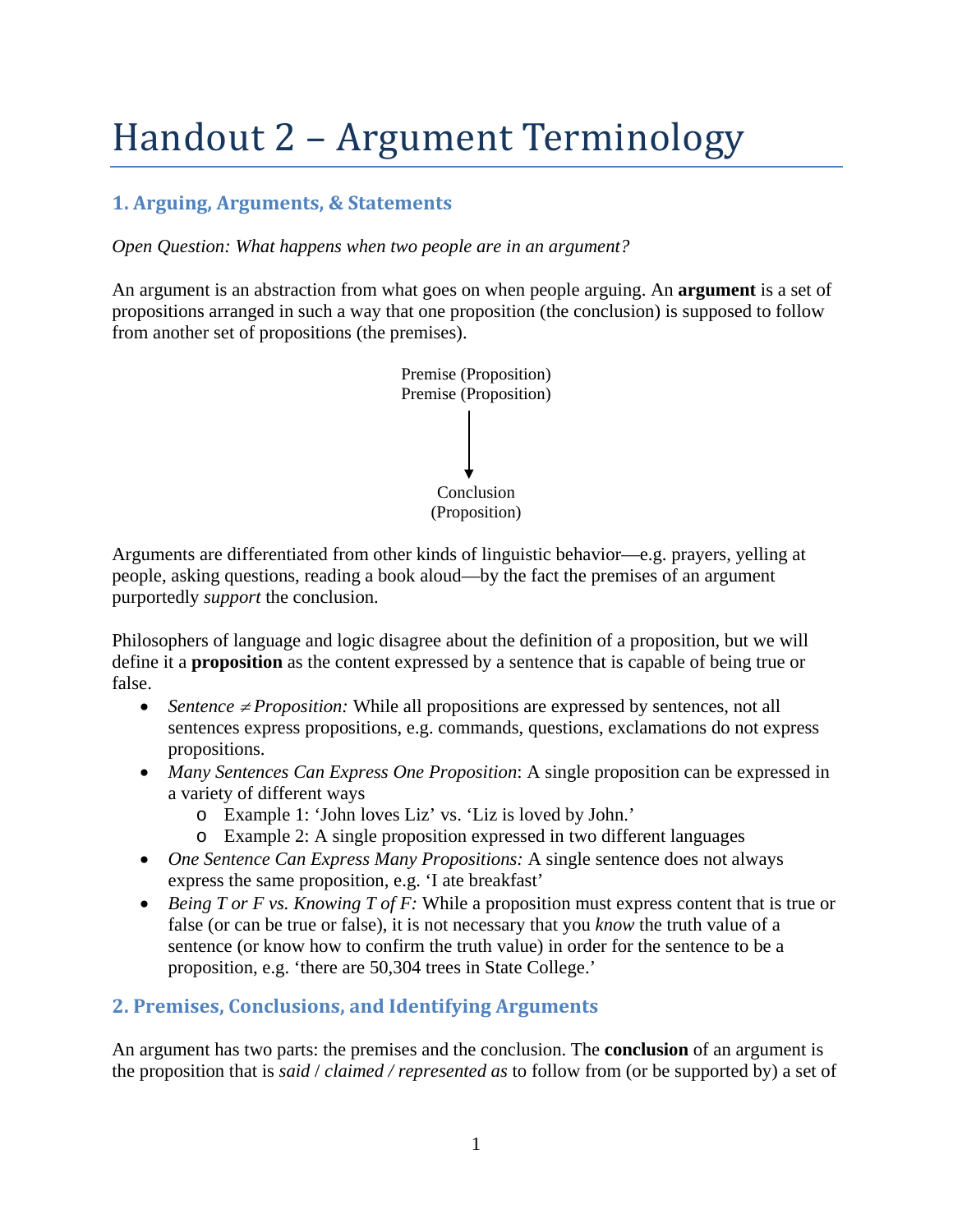propositions, while the **premises** of an argument are the propositions (or reasons) that are said to support (or entail) the conclusion.

One key critical-thinking capacity is the ability to *identify* arguments from non-arguments. In some cases, it is easy to identify what is and is not an argument and easy to identify the premises/conclusion of an argument, but sometimes it is not so easy. Here are some tips to keep in mind:

**Tip #1:** Arguments tend to have a**rguments indicators** like 'therefore', 'since', 'due to the fact that', 'it follows that', 'consequently' which indicate the presence of an argument. Often, these argument indicators mark the conclusion or premises.

EXAMPLE: If the stock market crashes, I will be broke. Yesterday, I received an insider's tip that the stock market will crash. Therefore, I will be broke.

**Tip #2:** While arguments do not have a single order of presentation, a standard way of presenting arguments is as follows:

| <b>STANDARD ORGANIZATION FOR ARGUMENTS</b> |                                           |                              |
|--------------------------------------------|-------------------------------------------|------------------------------|
| First                                      | <i>Second</i>                             | <i>Third</i>                 |
|                                            | Premises/Assumptions — Argument Indicator | $\longrightarrow$ Conclusion |

This sometimes shows up in how people present their arguments (but not always).

EXAMPLE: John told me that David is a bad teacher. Frank also told me that David is a bad teacher. John and Frank are *never* wrong about who is a good or bad teacher because they have failing grades. Therefore, David must be a bad teacher.

**Tip #3:** It is helpful to think about what is **not** an argument. This will help you to identify what **is** an argument. Grocery lists, lists in general, narratives, a description of a sequence of events, a series of questions, and many other uses of language are not arguments.

EXAMPLE: Yesterday, I saw a little bunny. He was so white and fuzzy and cute. I tried to walk up to him and pet him, but he cowered in fear. Yes, I had just eaten a delicious piece of rabbit meat not too long ago, but how would that little bunny know that?

## **3. Two Kinds of Arguments**

There are two different ways to characterize how the premises of an argument *relate* to the conclusion. An argument can be said to

(i) simply explicate or draw out the information contained in the premises, and (ii) go beyond the information contained in the premises by making the conclusion more probable.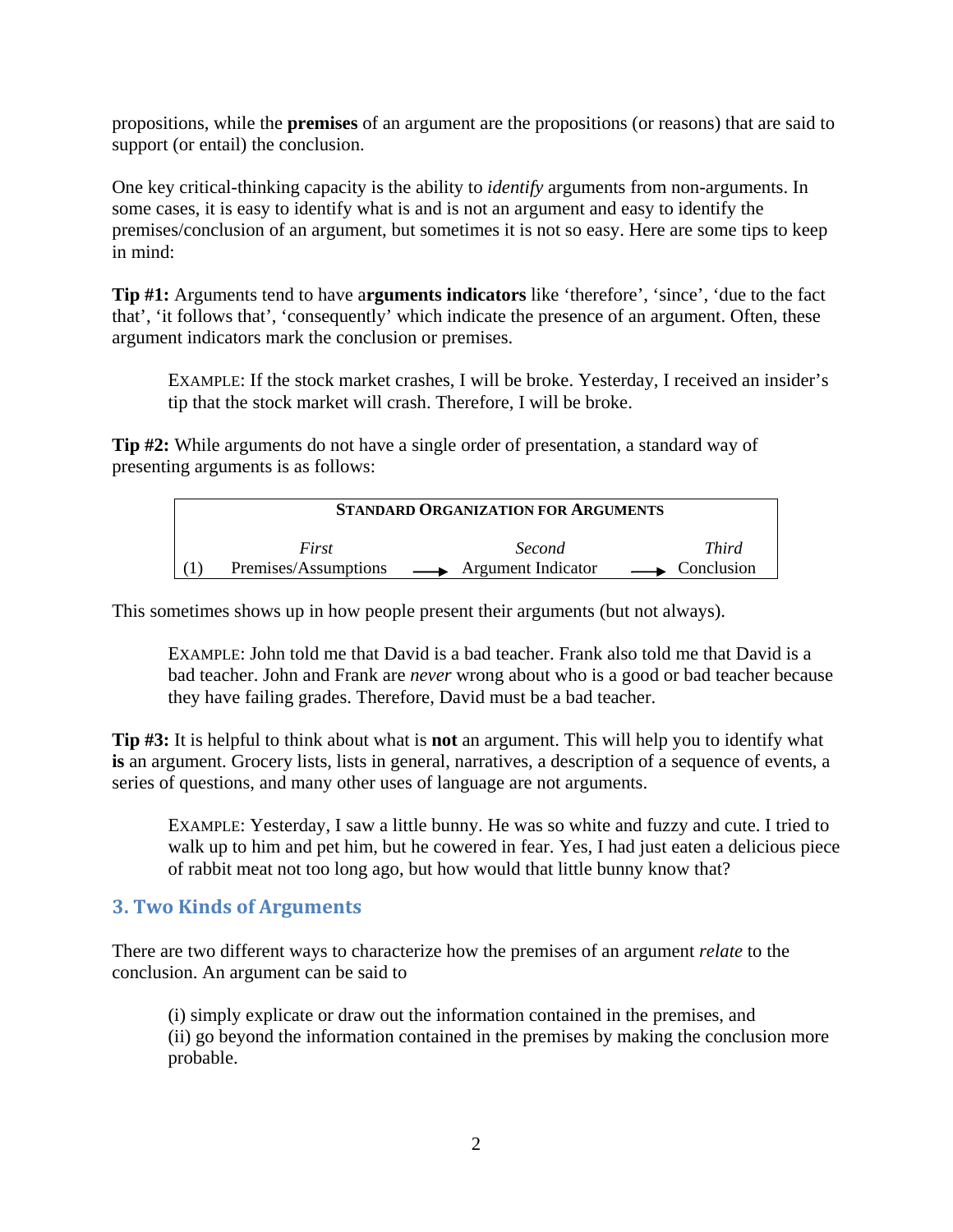The two different ways that the premises of the argument relate to a conclusion correspond to two different types of arguments. A **deductive argument** is one that is intended by the arguer to draw out the information contained in the premises, i.e. it draws out the premises' implications or what is entailed by the premises. An **inductive argument** is one that is intended by the arguer to make the conclusion more probable.

Example #1: All criminals are evil. John is a criminal. Therefore, John is evil. Example #2: Sally told me that John once kicked a puppy. John is a criminal. Therefore, John is evil.

Notice that both arguments have the same conclusion but (1) is deductive as it appears that the conclusion is simply drawn from the information contained in the premises, while (2) is inductive as it appears that the premises are used to render the conclusion probable.

The distinction between deductive and inductive argument is problematic since it relies upon the arguer's *intent*. Sometimes, it is hard to determine whether an individual is putting forward a bad deductive argument or an inductive argument. Because this distinction is so problematic, we will focus on another way of classifying how the premises relate to the conclusion.

# **3.2. Deductively Arguments: Valid or Invalid**

Arguments are **deductively valid** or **deductively invalid**.

An argument is **deductively valid** if and only if it is impossible for the premises to be true and the conclusion false.

In other words, *assuming* the premises of an argument are true, the conclusion must be true.

An argument is **deductively invalid** if and only if it is possible for the premises to be true and the conclusion false.

Two important points:

(1) You are **not** considering whether the premises are *in fact* true.

(2) You are considering a certain *relation* between the premises and the conclusion, namely you are considering whether it is *impossible for all of the premises to be true and the conclusion to be false*. If it is impossible for all of the premises to be true and the conclusion false, then the argument is valid.

There are several ways to test whether an argument is valid or invalid (some better than others). We will consider a test called *The Imagination Test for Validity*.

Step #1: Start by assuming that all of the premises are true.

- If you cannot, then the argument is **valid** because it will be impossible for **the premises to be true** and the conclusion false.
- If you can, then move to Step #2.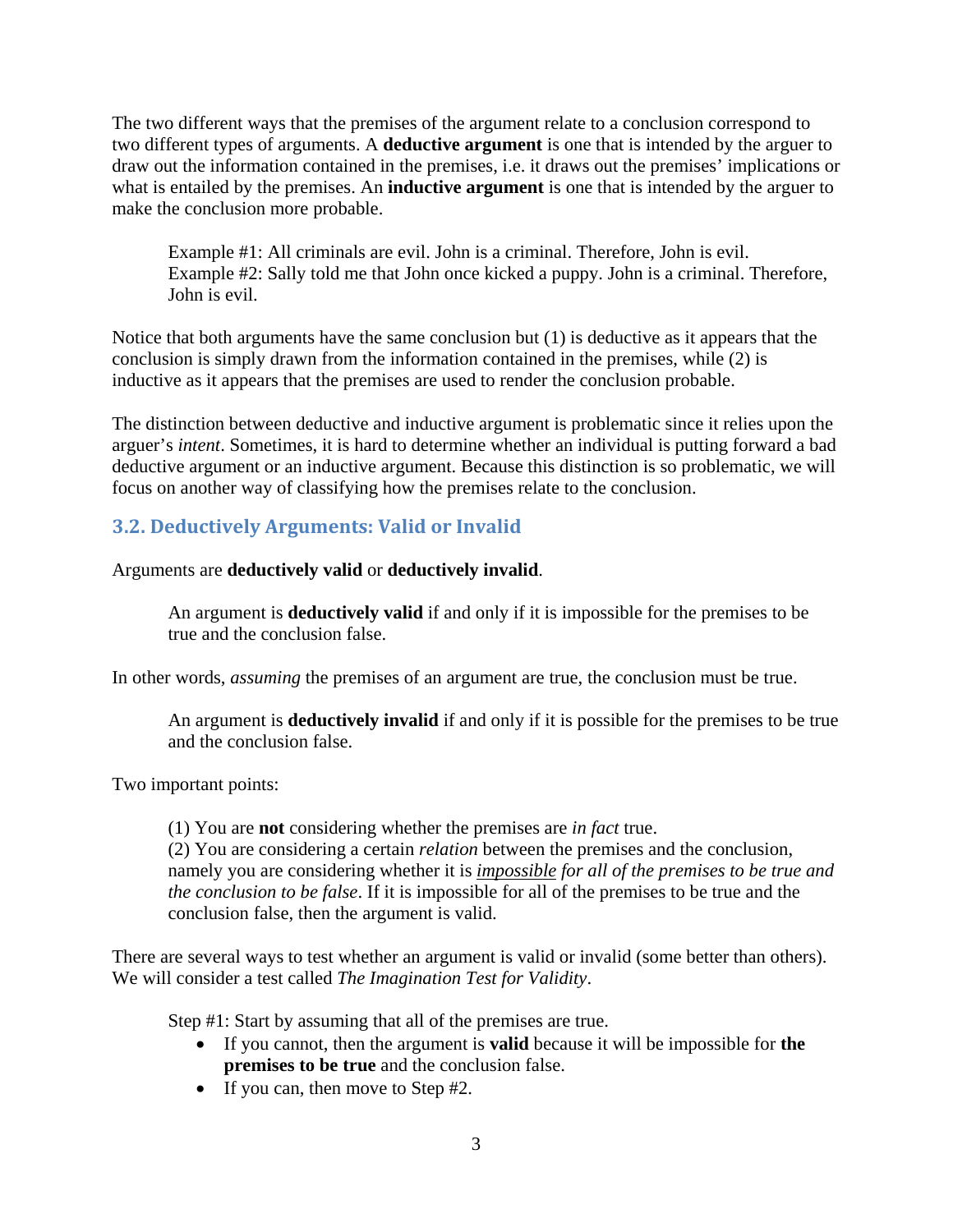Step #2: Given this assumption in Step #1, consider whether you can (while imaging the premises to be true) also imagine the conclusion as false.

- If this is not possible, then the argument is *valid* because **it will be impossible for the premises to be true and the conclusion false**.
- If you can imagine this, then the argument is *invalid* because it is possible for the premises to be true and the conclusion false.

| THE IMAGINATION TEST FOR VALIDITY / INVALIDITY |                                                                                                                           |                   |  |
|------------------------------------------------|---------------------------------------------------------------------------------------------------------------------------|-------------------|--|
|                                                |                                                                                                                           | Yes, then invalid |  |
|                                                |                                                                                                                           |                   |  |
|                                                | If yes, then (step $#2$ ): is it<br>possible given that all of the<br>premises are true for the<br>conclusion to be false |                   |  |
|                                                |                                                                                                                           |                   |  |
| Step $#1$ : Is it possible for all of          |                                                                                                                           | No, then valid    |  |
| the premises to be true                        |                                                                                                                           |                   |  |
|                                                |                                                                                                                           |                   |  |
|                                                | If no, then valid                                                                                                         |                   |  |

Let's look at some examples.

| <b>Example</b>                                                  | <b>Analysis</b>                                |
|-----------------------------------------------------------------|------------------------------------------------|
| Either John is president of the U.S.A. or Liz is the president. | Both of the premises of the argument           |
| Liz is not the president.                                       | are <i>false</i> (and the conclusion is false) |
| Therefore, John is the president.                               | but the argument is deductive valid.           |
|                                                                 | Why?                                           |
| Barack Obama is the president of the U.S.A.                     | Both of the premises of the argument           |
| Barack Obama supports Obamacare.                                | are <i>true</i> (and the conclusion is true)   |
| Therefore, Obamacare was declared constitutional.               | but the argument is <i>deductively</i>         |
|                                                                 | <i>invalid.</i> Why?                           |
|                                                                 |                                                |

Why should you care about deductive validity? Well, the nice thing about a deductively valid argument is that they are *truth preserving*: provided the premises are true, the conclusion will be true as well. That is, if an argument is deductively valid, then you won't (no, *can't!*) go from true premises to a false conclusion. This is great in any area where you think you have true premises, e.g. physics, math, your personal opinions about x, y, or z.

#### **Deductively Valid Argument using Newton's First Law of Motion**

1. T = Newton's First Law of Motion (an object travels at a constant velocity unless it is otherwise acted upon by an external force)

2. ic<sub>1</sub> = there exists an object planet *u* that is in motion and not being acted upon by an external force.

3.  $p =$  planet *u* should remain in motion.

P1. For every object *n*, if *n* is in motion and there is no external force, then *n* will remain in motion. P2. *u* is an object *n* that is in motion and is not being acted upon by an external force. C. Therefore, *u* should remain in motion.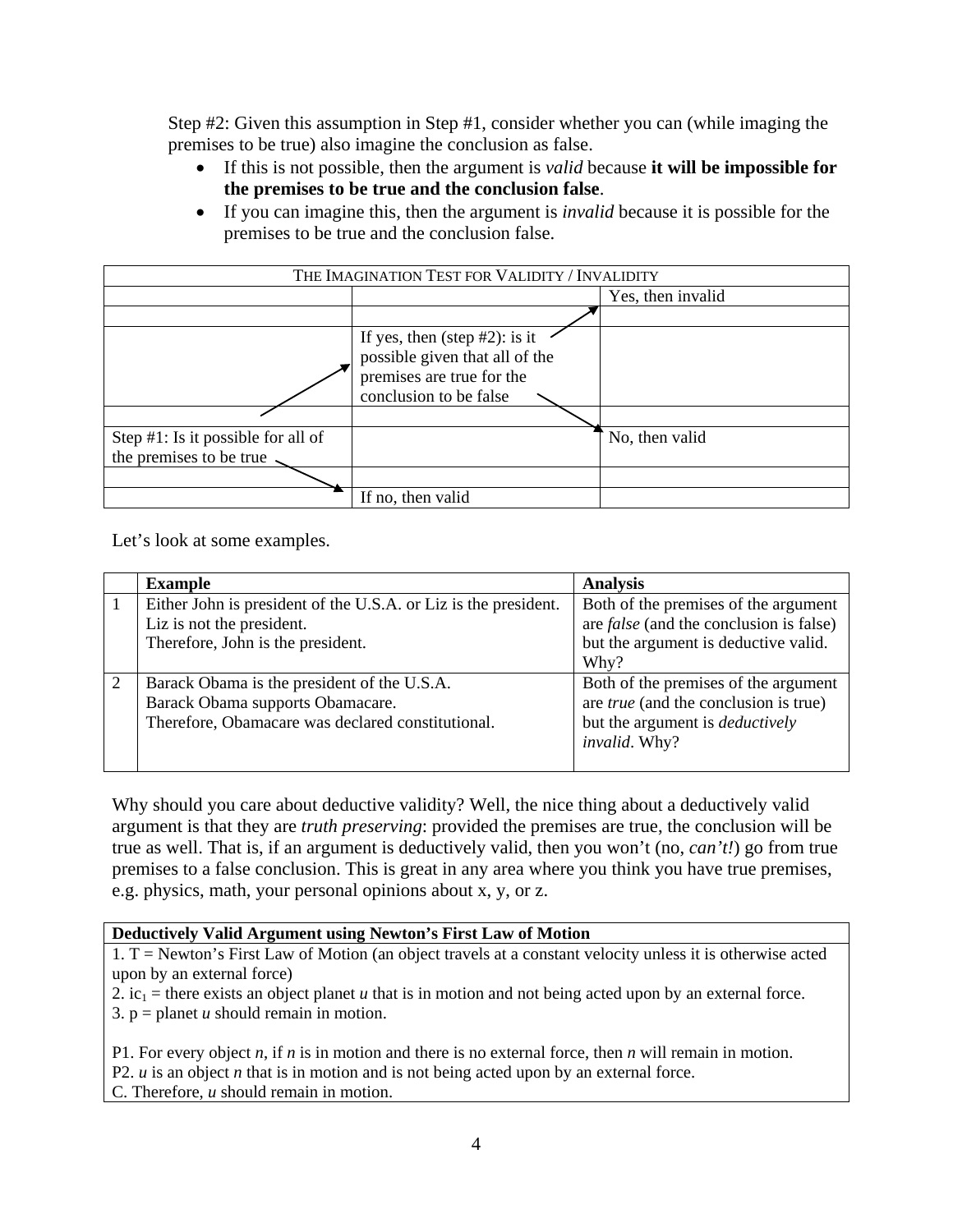## **3.3. Deductive Arguments: Sound or Unsound**

But, whether the premises of an argument are true, however, is a different question. An argument is **sound** if and only if the argument is both deductively valid and all of its premises are true. An argument is **unsound** if and only if the argument is either *deductively invalid* or *deductively valid yet has at least one false premise*.

| <b>Soundness</b> $\vert$ Deductively Valid + All True Premises |
|----------------------------------------------------------------|
|                                                                |

## **3.4. Inductive Arguments: Strong or Weak**

Earlier, we noted that an **inductive argument** is an argument that is intended by the arguer merely to render the conclusion probable. This characterization of an argument is problematic because it relies upon the arguer's *intent*. However, there is another way of thinking about arguments distinct from the validity/invalidity and sound/unsound distinctions.

An argument is **inductively strong** if and only if the premises provide significant support for the conclusion. That is, *if* the premises were true, then it is *very likely* that the conclusion is true.

Another way of putting this is that the truth of the premises makes the conclusion *very probable*.

An argument is **weak** if and only if the premises provide little (or no support) for the conclusion. That is, the truth of the premises does *not* make it *very likely* that the conclusion is true.

Another way of putting this is that the truth of the premises does **not** make the conclusion *very probable*.

To **test** whether an argument is strong or weak, start by assuming that the premises are true (if it is possible to do so), then, given this assumption, consider whether the conclusion is very likely. If it is, then the argument is *strong*. If not, then the argument is *weak*.

### *Weak Inductive Argument*

- 1. There is a bag on the table filled with 50 beans.
- 2. I randomly drew 5 beans from a bag and they were black.
- 3. Therefore, all of the beans in the bag are black.

#### *Strong Inductive Argument*

- 1. There is a bag on the table filled with 50 beans.
- 2. I randomly drew 40 beans from the bag and they were all black.
- 3. Therefore, all of the beans in the bag are black.

Whereas an argument is either valid or invalid (all or nothing), the strength of an argument admits of *degrees*. That is, if the premise were "I randomly drew 49 beans from the bag and they were all black", then we would have a *stronger argument* than either of those one above. In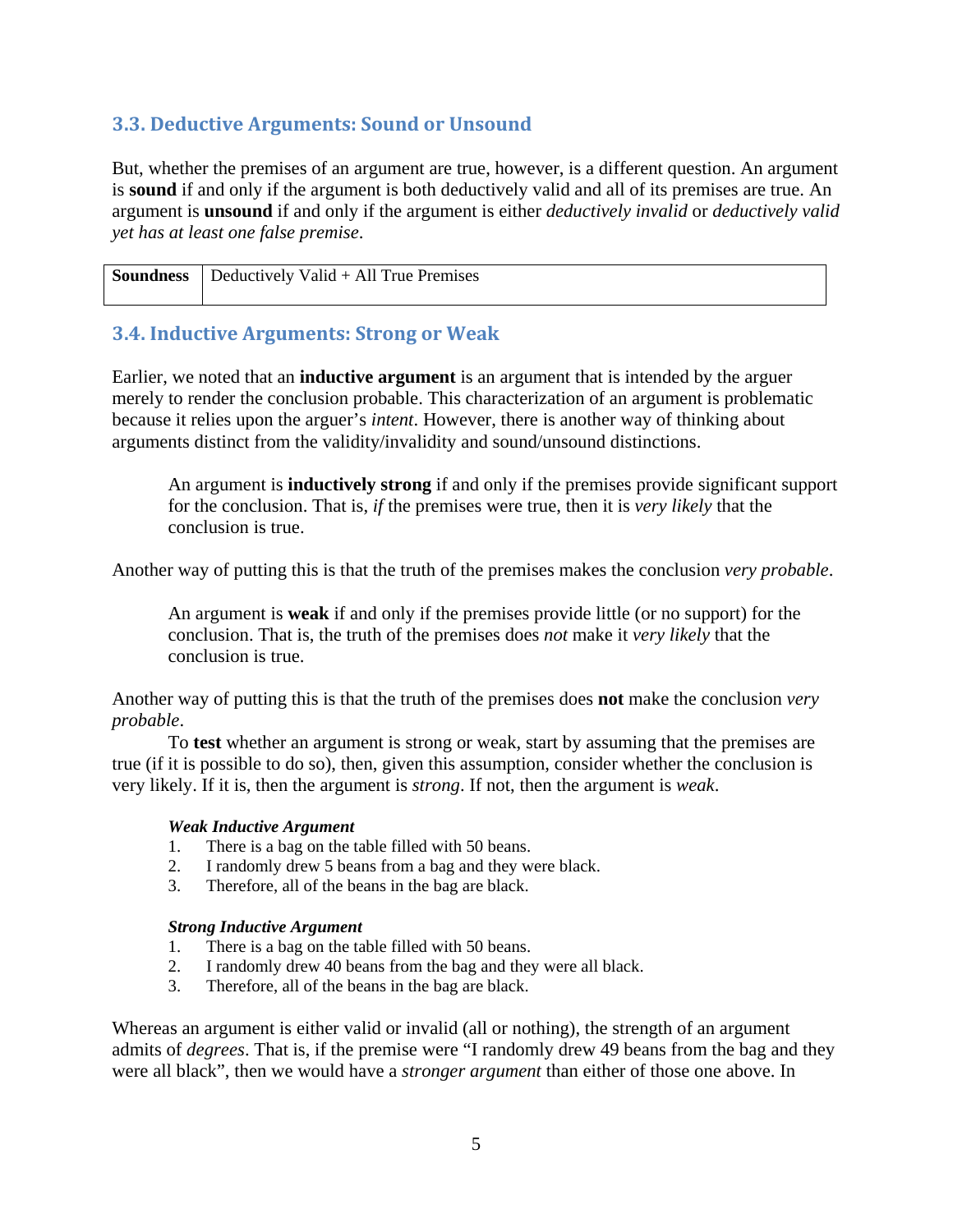contrast, if the premise were "I randomly drew 2 beans from the bag and they were all black," we would have a *weaker argument* than either of those above.

Calling an argument strong or weak concerns the *relation* between the premises and the conclusion and is unrelated to whether the premises or the conclusion are *in fact* true. An argument can be extremely strong but have false premises and a false conclusion.

#### *Strong Inductive Argument*

- 1. There is a bag on the table filled with 50 beans. *False*, there are actually 100 2. I randomly drew 40 beans from the bag and they were all black. *False*, a couple of these were blue. 3. Therefore, all of the beans in the bag are black. *False*, some beans were orange.
- 

In short, saying that an argument is *strong* just means that *if* the premises were true, then the conclusion *would be very likely*, it does not mean that the premises are actually true.

## **3.5. Inductive Arguments: Cogent or Uncogent**

Inductive arguments are **cogent** or **uncogent**. An inductive argument is **cogent** if and only if the argument is *strong* and its *premises are true*. An inductive argument is **uncogent** provided the argument is either weak or strong but its premises are not true.



7. Billboards are a great way to advertise for your company.